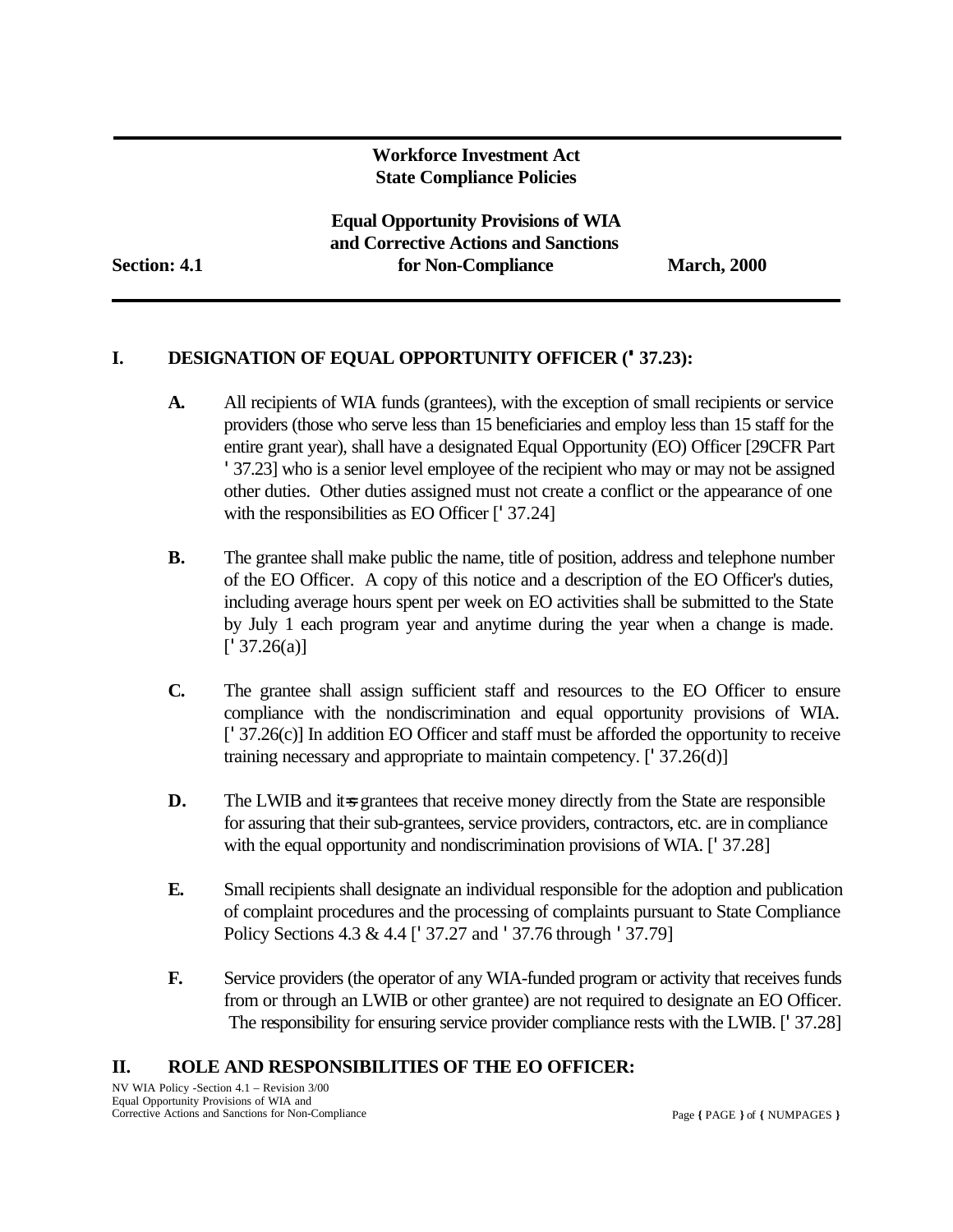Shall report equal opportunity matters directly to the grantees highest level WIA official (chair of the LWIB, the director of their department, or the CEO of their company as applicable). Under no circumstances shall the EO officer report equal opportunity matters to anyone who is not in a full administrative capacity. ['37.25(e)]

The responsibilities of the EO officer shall include but are not limited to  $[1, 37.25 (a-g)]$ :

- assuring compliance with State Compliance Policies;
- serving as liaison with the State EO officer and CRC;
- communicating EO matters to all employees and WIA beneficiaries;
- assuring that publications, contracts, agreements and assurances have the required language['37.29 and '37.30 through '37.36]
- receiving, logging, responding and reporting grievances;
- assuring equitable service reports are compiled;
- reviewing and evaluating equitable service reports;
- coordinating with MIS staff to respond to state or CRC data requests;
- preparing, reviewing, discussing EO matters with sub-grantees, contractors, staff, state office;
- preparing, modifying, maintaining an EO policy ['37.29];

- training staff, contractors, sub-grantees on implementation of State EO policies and grantee EO policies;

- monitoring for EO compliance.

- ensuring discussion of rights under the nondiscrimination and equal opportunity provisions of WIA, including the right to file a compliant are conducted during each orientation to new participants, employees and/or the general public ['37.36]

- review recipients written policies to ensure policies are nondiscriminatory

- develop and publish the recipient=s procedures for processing discrimination complaints under Sections '37.76 through '37.79.

# **III. COMMUNICATION OF EQUAL OPPORTUNITY POLICY**

Grantees shall provide initial and continuing notice that they do not discriminate on any prohibited ground, to: registrants, applicants, eligible applicants, applicants for employment, participants, subrecipients, employees, and members of the public, including those with impaired vision or hearing, and unions or professional organizations holding collective bargaining or professional agreements with the grantee. ['37.29]

**A. Notice - "Equal Opportunity is the Law"**: Program and employment applicants shall be provided the notice for signature at the time of application. The original signature copy of the notice shall be included in an applicant file. A copy shall be given to the applicant. When the applicant becomes an employee or a WIA participant, the signed notice shall be placed in the personnel or participant file and the EO officer or designee shall review the notice as part of the participant and/or employee's orientation. ['37.30 through '37.32]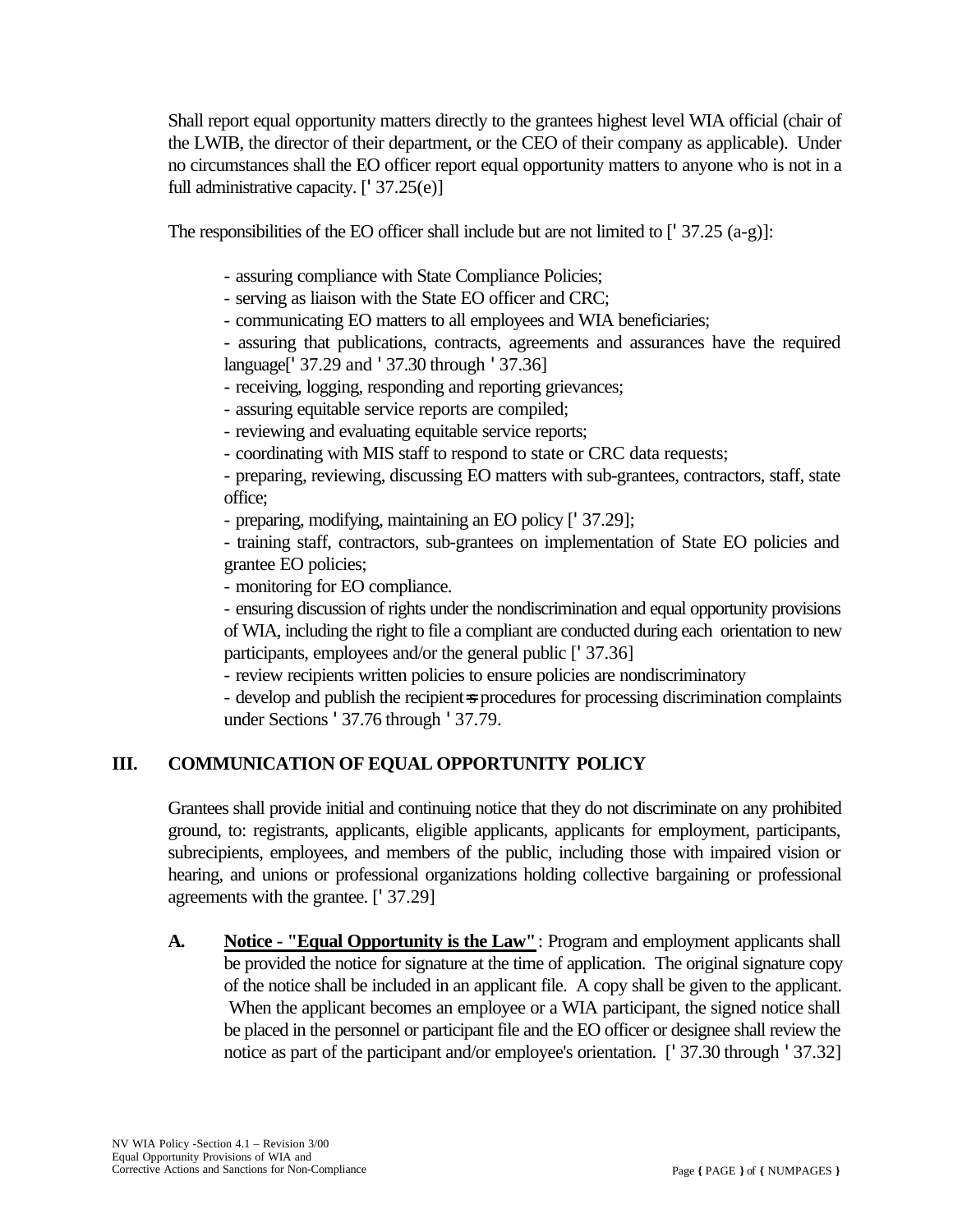The notice must contain the following specific wording:

Equal Opportunity is the Law: it is against the law for this recipient of Federal Financial assistance to discriminate o the following basis:

Against any individual in the United States, on the basis of race, color, religion, sex, national origin, age, disability, political affiliation or belief; and

Against any beneficiary of programs financially assisted under Title I of the Workforce Investment Act of 1998 (WIA), on the basis of the beneficiary=s citizenship/status as a lawfully admitted immigrant authorized to work in the United States, or his or her participation in any WIA Title I financially assisted program or activity.

The recipient must not discriminate in any of the following areas:

Deciding who will be admitted or have access to any WIA Title I financially assisted program or activity;

Providing opportunities in, or treating any person with regard to, such a program or activity; or

Making employment decisions in the administration in the administration of or in connection with, such a program or activity.

A Spanish version of the notice has been provided and shall be used when Spanish is the individual's primary language. Alternate formats for other languages and the visually impaired shall be provided by the grantee, when appropriate. ['37.35] When an alternate format has been used for the visually impaired, a comment shall be included in the individual's file documenting how s/he was informed of the contents of the notice.  $[$ <sup>'</sup> 37.31(b)]

- **B. Poster "Equal Opportunity is the Law":** shall be prominently placed in various locations. A Spanish version has been provided and shall be posted. ['37.35] Alternate formats should also be provided for the visually impaired and other non-English speaking populations, if appropriate. ['37.29(b)]
	- **Note:** Whenever a grantee passes on Federal financial assistance under WIA to another recipient, the grantee passing on such assistance shall provide the recipient receiving the assistance with the notice and poster.

## **IV. PUBLICATIONS, MEDIA MESSAGES AND OTHER MATERIALS ['37.34]:**

A. Materials or program information that are distributed or broadcasted to the public to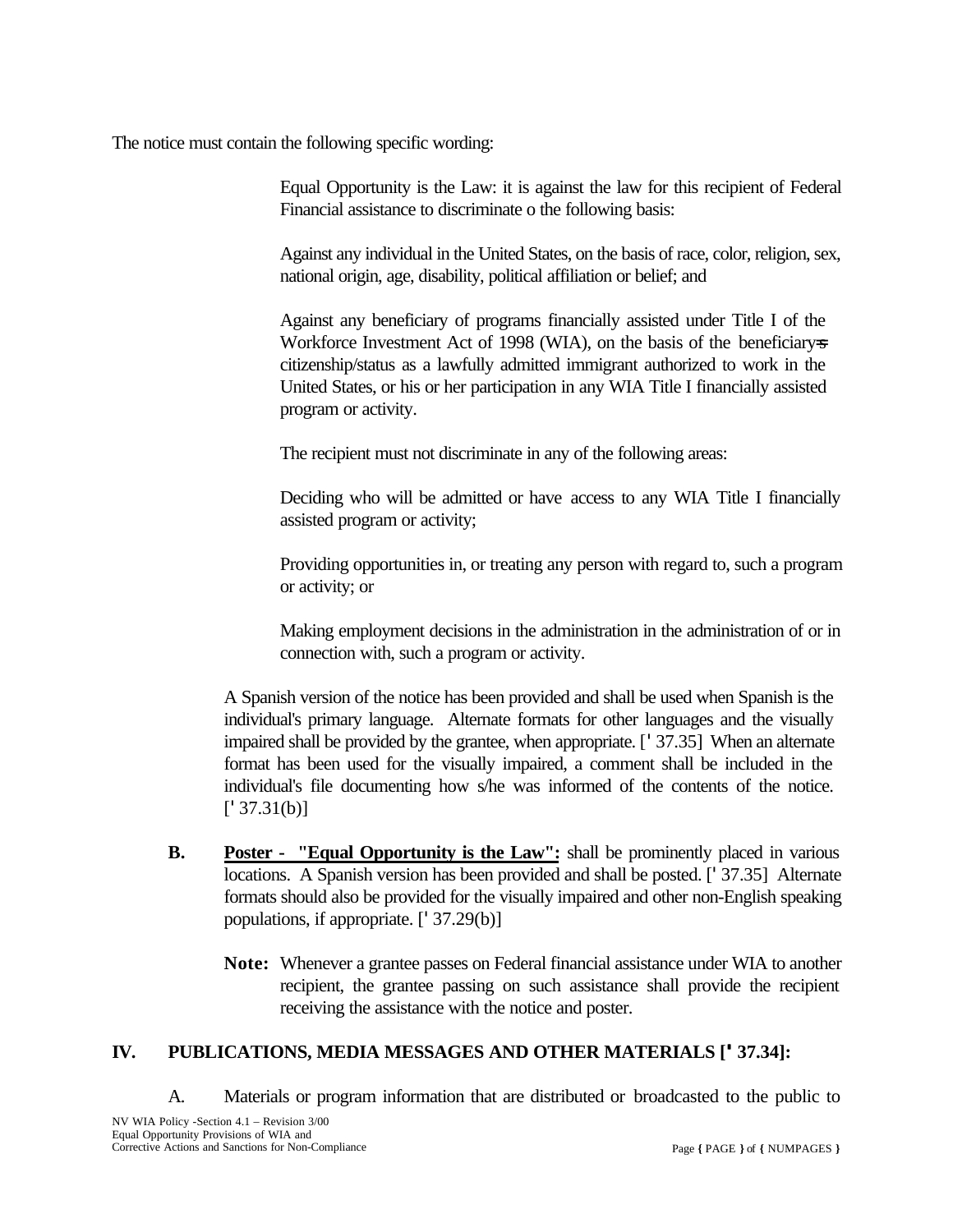describe WIA programs or participation requirements shall include the following: "equal opportunity employer/program; auxiliary aids and services are available upon request to individuals with disabilities". If there are phone numbers listed, a TDD or relay service number shall also be provided. The text and illustrations contained in any WIA publication, etc. shall be designed in a manner that does not suggest that the program discriminates against any protected group. ['37.34(a)]

- **B.** The EO officer shall review all materials prior to approval to make public. If a publication policy exists, an EO officer review shall be included in the policy. ['37.29 through '37.36]
	- **Note:** The grantee shall take reasonable steps to provide information to individuals who do not speak English and shall take appropriate steps to ensure that communications with individuals with disabilities are as effective as communications with others.

#### **V. NONDISCRIMINATION ASSURANCES ('37.20):**

- **A.** Any recipient of WIA funds shall provide a statement that the WIA-funded program or activity is or will be conducted in compliance with the nondiscrimination and equal opportunity provisions of WIA and '37.20. LWIB are required to submit their statement of compliance to the State with their Local Plan.
- **B.** Each application for Federal financial assistance under WIA shall include an assurance. This assurance shall contain information listed in  $\frac{1}{37.20(a)(1)}$ . The assurance may be incorporated by reference in grants, cooperative agreements, contracts or other arrangements.
- **C.** If the WIA funds are used to provide/acquire personal or real property, structures, improvements or interests, the assurance is required and shall obligate the recipient for as long as the recipient or its transferee retains ownership or possession. If the property is transferred, the transfer documents shall contain the assurance. ['37.21] If the property is obtained from the Federal Government, the assurance shall also include a condition that returns the property to the Department in the event of a breach of the assurance or other WIA condition. [<sup>'</sup> 37.22]

## **VI. EQUITABLE SERVICES ('37.42):**

Grantees shall take appropriate steps to ensure they are providing universal access to their WIA Title I financially assisted programs and activities.. Such efforts shall include but not be limited to outreach efforts to broaden the composition of the pool of those considered for participation to include members of both sexes, the various race/ethnicity and age groups, and individuals with disabilities.

## **VII. PROGRAM AND SITE ACCESS FOR INDIVIDUALS WITH DISABILITIES** *'37.7 through '37.9* **CFR PART 32 SUBPARTS B AND C AND APPENDIX A AND**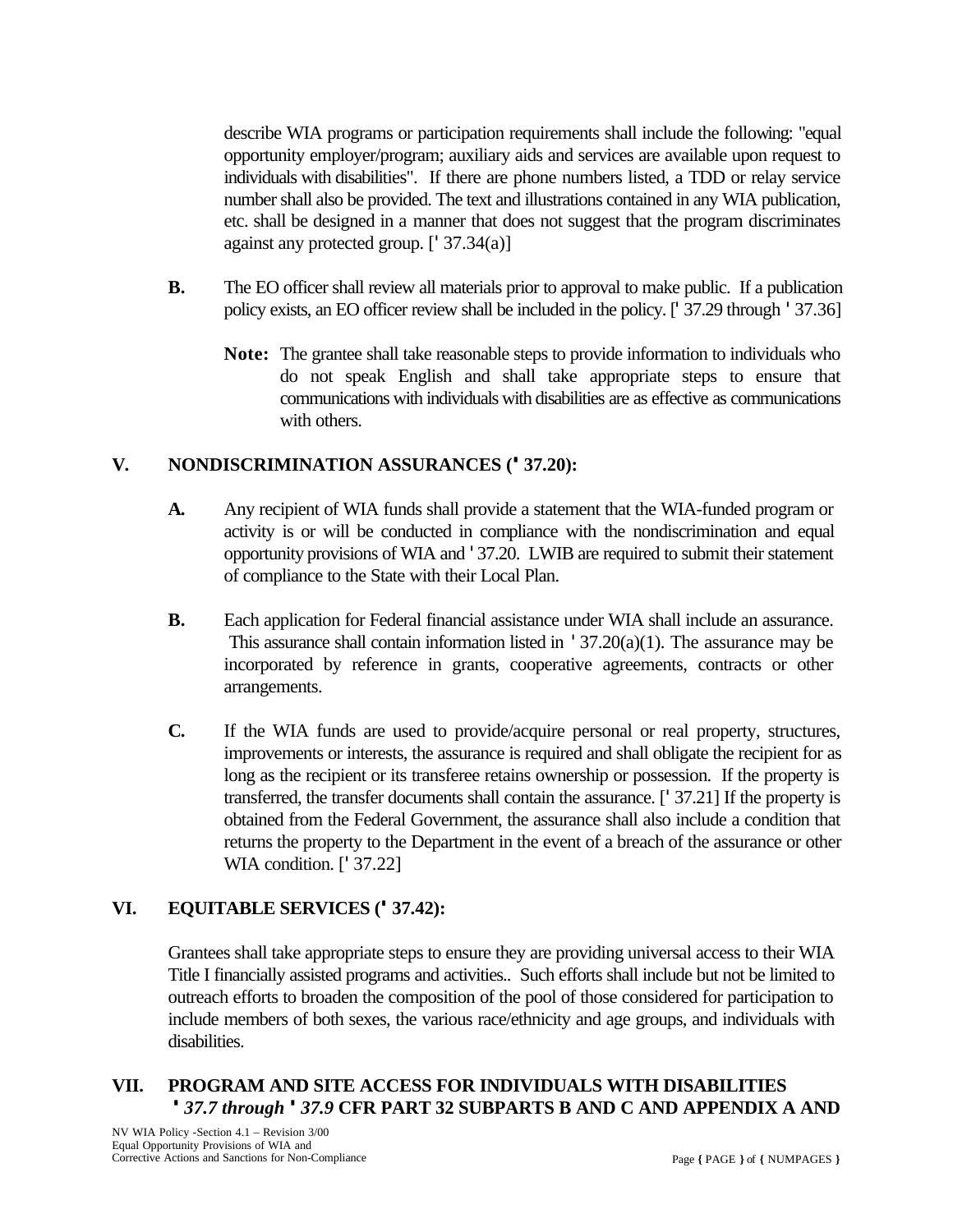#### **THE AMERICANS WITH DISABILITIES ACT OF 1990):**

Grantees shall refer to State Compliance Policy, Section 4.2 - WIA Program Provisions Employment Opportunities/Accessibility for Individuals with Disabilities. In general, grantees shall ensure that programs and activities are physically as well as programmatically accessible to individuals with disabilities. Grantees shall administer WIA-funded programs in the most integrated setting appropriate to the qualified individual with a disability and ensure that communications with them are as effective as communications with others.

## **VIII. EQUAL OPPORTUNITY DATA COLLECTION AND ANALYSIS ['37.37]**

**A.** Grantees shall collect and maintain records on applicants, eligible applicants, participants, terminees, applicants for employment, and employees. These records shall include race/ethnicity, sex, age and disability status. ['37.37(b)(2)] Grantees shall use the five approved race/ethnic designations to identify the race/ethnicity:

> -White (not Hispanic) -Black (not Hispanic) -Hispanic -American Indian or Alaskan Native (not Hispanic) -Asian or Pacific Islander (not Hispanic)

- **B.** Records shall be stored for a period of not less than three years or not less than three years from the date of resolution of the complaint in a manner to ensure confidentiality. They shall be used only for the purposes of record keeping and reporting; determining eligibility; equitable services analysis; or other use authorized by the nondiscrimination and equal opportunity provisions. ['37.37 through '37.41]
- **C.** To determine compliance with nondiscrimination and equal opportunity provisions, the grantee shall assess equitable service and opportunity at each decision point in their programs -- eligible population to applicant; applicant to eligible applicant; eligible applicant to participant; participant to services; and terminations to types of terminations. The grantee shall be capable of making valid comparisons by race/ethnicity, sex, age, and disability status.  $[137.37(b)(1)]$
- **D.** The grantee shall also be able to make valid comparisons between applicants for employment and employees.
- **E.** Grantees shall permit the *State* or the Civil Rights Center (CRC) access to records and individuals during business hours for compliance reviews/investigations and monitoring activities. Consideration of privacy or confidentiality are not a basis for withholding information from the CRC or the *State*. ['37.40]

## **IX. EQUAL OPPORTUNITY MONITORING:**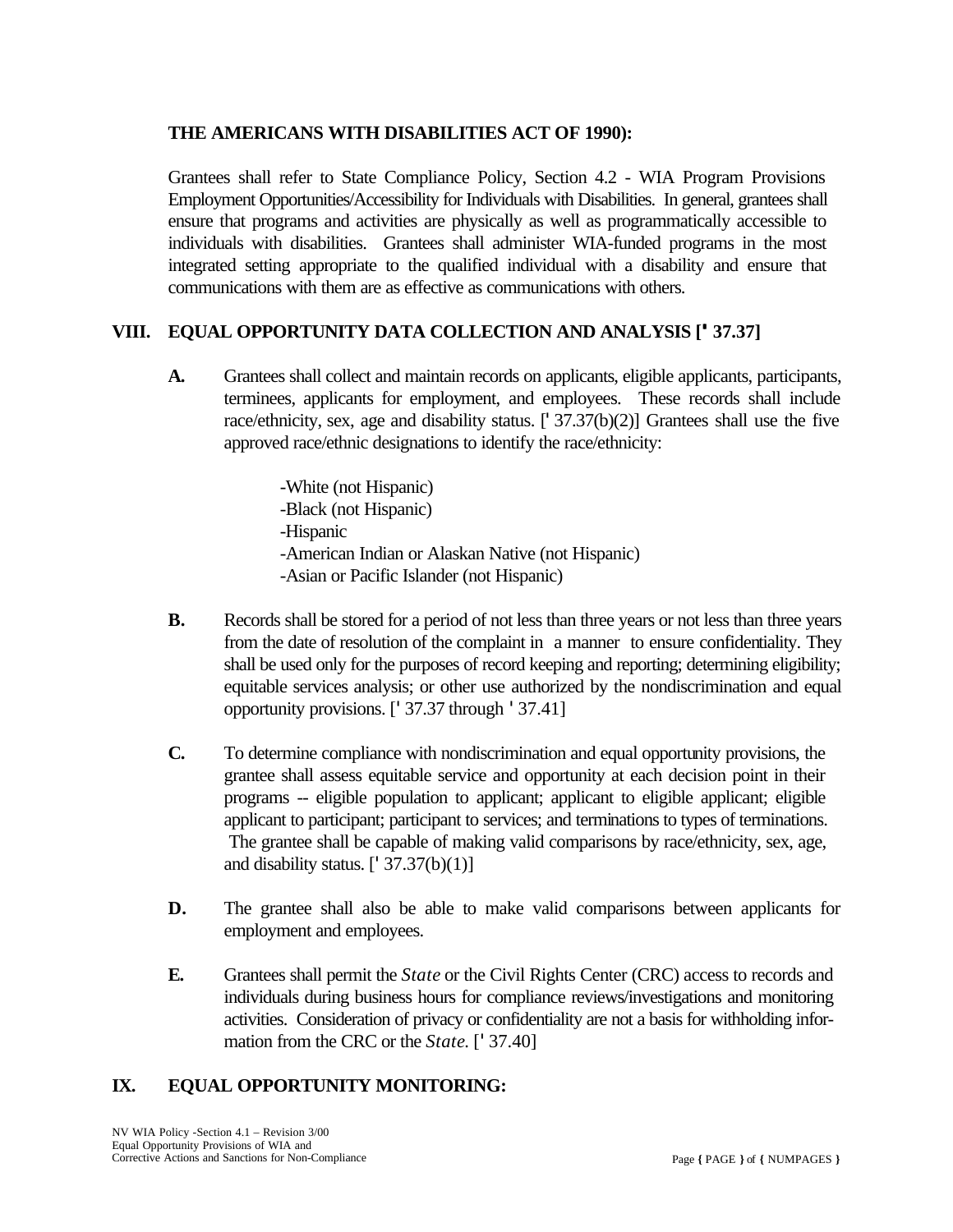- **A.** Grantees shall monitor subrecipients for compliance with the nondiscrimination provisions of WIA along with other program and financial monitoring. Grantees shall submit a current copy of its monitoring guide to *State* with its Local Plan, including the Equal Opportunity component, and whenever changes or revisions are made. ['37.60 and '37.62 through '37.65]
- **B.** *State* monitoring includes an EO component that includes all elements of the Methods of Administration, its related policies and regulations. *State* and the CRC may conduct special EO compliance reviews per '34.42.

## **X. DISCRIMINATION COMPLAINTS:**

- **A.** Grantees shall adopt and publish procedures providing the prompt and equitable resolution of complaints alleging violations of WIA nondiscrimination/equal opportunity provisions that are consistent with this policy.  $[1, 37.25(d)]$
- **B.** To direct a complaint properly, the grantee must first determine whether the complaint is a program or a discrimination complaint. When a participant or employee alleges unfair treatment and does not initially allege that the treatment was due to one of the prohibited factors, it is appropriate to ask the question directly.
	- 1. If the complainant cannot state a reason or does not cite a reason that is a prohibited factor, process the complaint as a program complaint in accordance with State Compliance Policy, Section 4.3.
	- 2. If the complainant alleges that the unfair treatment was due to a prohibited factor, then the complaint must be processed in accordance with this policy which incorporates CRC regulations.

Note: A complaint cannot be processed as both a program complaint and as a discrimination complaint.

## **XI. COMPLAINT LOG ['37.37(c)]**:

- A. The grantee shall maintain a log of complaints filed with it and its subrecipients which:
	- 1. contains the name and address of the complainant;
	- 2. identifies the nature and basis for each complaint;
	- 3. lists the dates the complaint was filed and the investigation was completed; and
	- 4. includes the date and nature of the final disposition.

#### **XII. GENERAL - CORRECTIVE ACTIONS AND SANCTIONS:**

*State* will seek corrective action from a grantee when a deficiency is noted as a result of a Local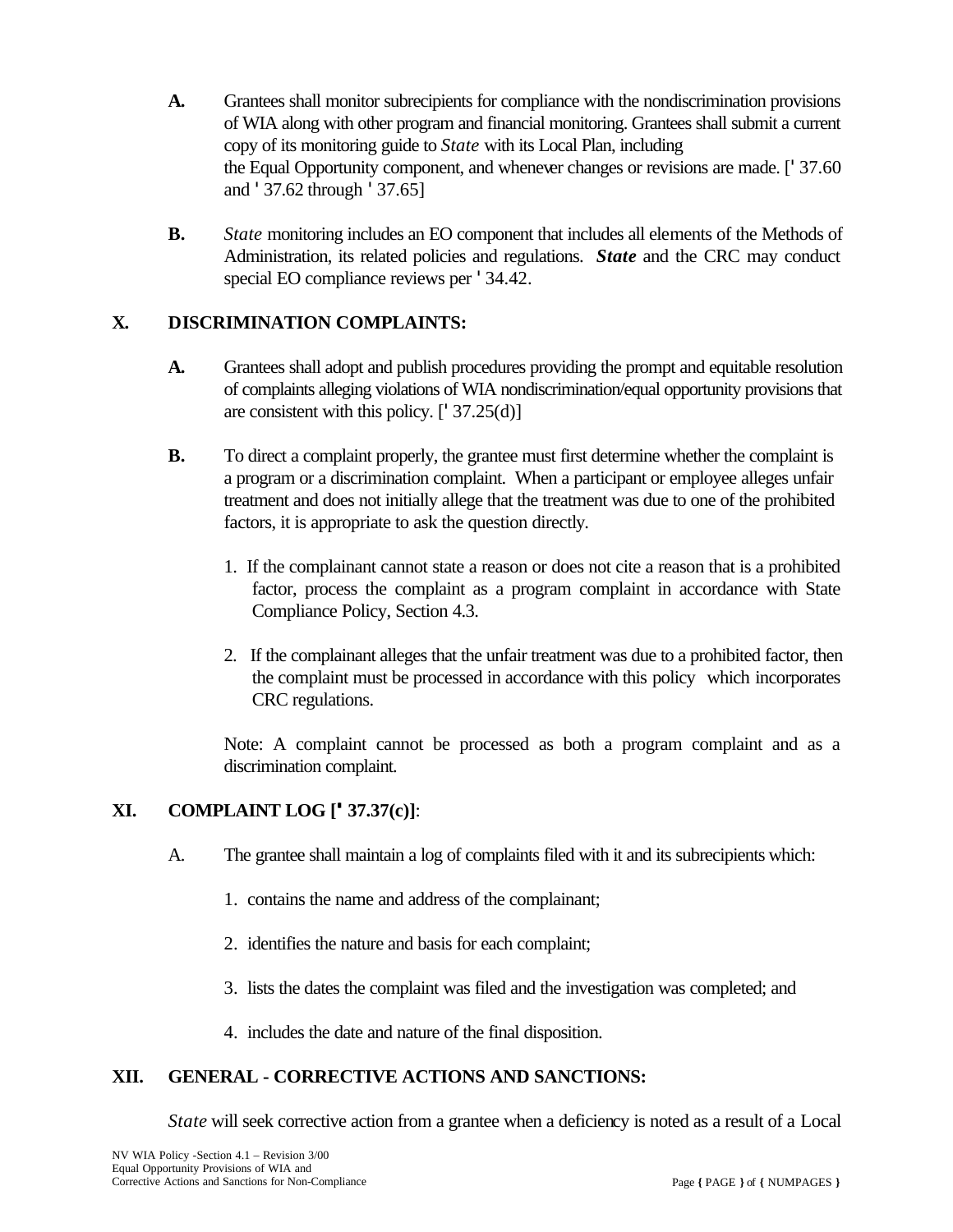Plan review, monitoring review, an EO complaint processed under State Compliance Policy, Section 4.3 Discrimination Grievances/Complaints Procedure, or other indication of noncompliance.

- A. Grantees shall establish written procedures for obtaining prompt corrective action or, as necessary, applying sanctions when noncompliance is found. This policy outlines the compliance and enforcement procedures to be used by State. All *State* compliance efforts begin by allowing the grantee to bring about compliance through informal means.
- B. The procedure described in this policy will be used for obtaining prompt corrective action or, as necessary, applying sanctions when noncompliance is found. Grantees shall develop a similar procedure for themselves, sub-recipients, and service providers. Taking prompt and appropriate action to effect compliance is one of the ways in which the grantee may reduce liability for noncompliance and avoid the imposition of sanctions.

## **XIII. GRANTEE OR GRANTEE=S RECIPIENT VIOLATION:**

- A. If *State* determines that a violation has occurred at the grantee level, the *State* will notify the grantee through the issuance of a Letter of Findings, Notice to Show Cause or Initial Determination and allow the grantee to correct the violation through voluntary means written assurance ['37.96] and/or Conciliation Agreement ['37.94 (a&b), '37.95 (b)(3) and '37.97]
- B. If the violation is below the grantee level, the *State* will notify the grantee and the violating recipient(s). The grantee will be directed to initiate the negotiations immediately with the violating recipient(s) to secure compliance by voluntary means. Negotiations must be completed within 30 days of a Notice to Show Cause or within 45 days of a Letter of Findings or Initial Determination. [' 37.95(b)(1)(ii)]

## **XIV. LETTER OF FINDINGS ['37.62(b)(2)]**:

- A. The EO Officer will notify the grantee of the results of an EO Plan, program monitoring, other grant application review or as a result of a special review. If there is a deficiency, a Letter of Findings will be issued and will include: a description of each deficiency identified; proposed corrective or remedial actions necessary to bring the grantee into compliance; and a determination as to whether compliance can be achieved by:
	- 1. immediate correction of the deficiency and a written assurance that the deficiency has been corrected, ['37.96]
	- 2. entering in into a conciliation agreement ['37.95 & '37.97], or
	- 3. a combination of both. ['37.95 (b)(2)(C)]

Where appropriate, a copy of the conciliation agreement or request for a written assurance will be included with the Letter of Findings.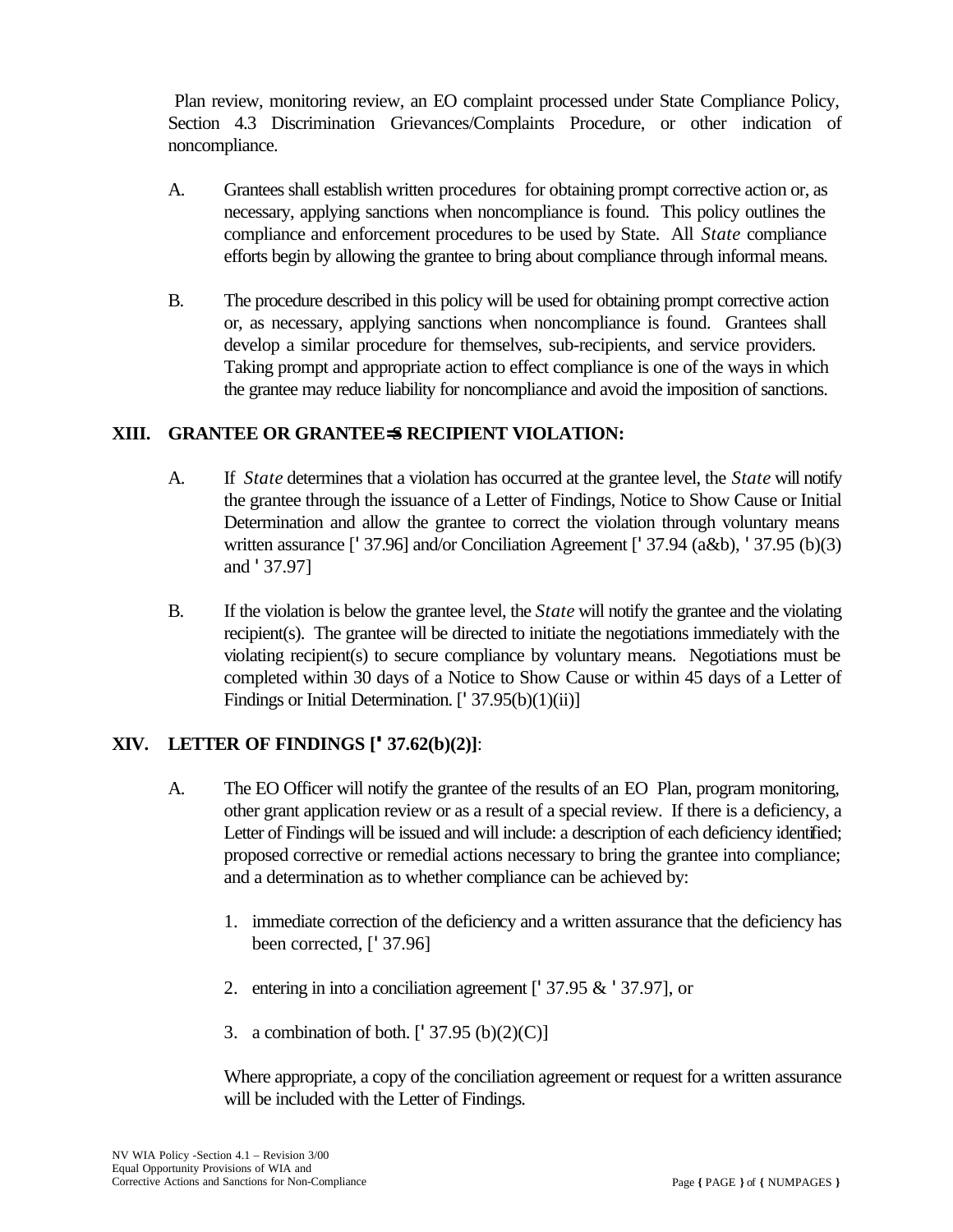#### **XV. WRITTEN ASSURANCES AND CONCILIATION AGREEMENTS:**

A. **Written Assurances**: immediate corrective action and written assurances are appropriate when: the EO Officer determines that the corrective action can be completed within 45 days of the grantee's official written notification of the deficiency; and when the deficiency involves technical issues (posting required notices, revising assurance language in contracts, revising complaint procedures, instituting a discrimination complaint log), not discrimination.

A written assurance is an informal document prepared by the grantee or subrecipient. It must: list the deficiency and corrective actions as specified in the State EO Officer's written notification; describe the corrective actions taken to correct the deficiency and the dates those corrective actions were taken; state that the grantee is taking and will continue to take steps to assure that the deficiency does not recur; and be signed by the highest level official of the grantee or other recipient. ['37.96]

B. Conciliation Agreements **[**'37.97] will be used when: the EO Officer determines that the corrective action cannot be completed with 45 days or the deficiency involves discrimination.

A conciliation agreement is a formal document prepared by the *State* EO Officer that commits the grantee to undertake corrective actions and is signed by the highest official of the *State* and the grantee.

The conciliation agreement must be in writing and include:

- An introduction describing who the agreement is between the event(s) that brought about the conciliation agreement, and the legal authority by which the EO Officer conducted the investigation and calls for corrective action;
- A section that describes each deficiency and the action(s) required to correct it  $[$ <sup>'</sup> 37.97(b&c)]
- An enforcement section that identifies the individual responsible to ensure that the actions specified are carried out in the time allotted  $[137.97(c)]$ ; requires that reports be prepared and forwarded to the EO Officer on a periodic or incident basis ['37.97(d)], and describes the consequences of a breach of the agreement.  $[$ <sup>'</sup> 37.97(f)]
- C. Breach of Conciliation Agreement ['37.102, '37.103 and '37.104]
	- 1. If a Conciliation Agreement has been breached the Director may issue a Notification of Breach of Conciliation Agreement. The Governor, the grant making agency and/or other party(s) to the agreement will be notified by the Director.
	- 2. A notification of Breach of Conciliation Agreement must: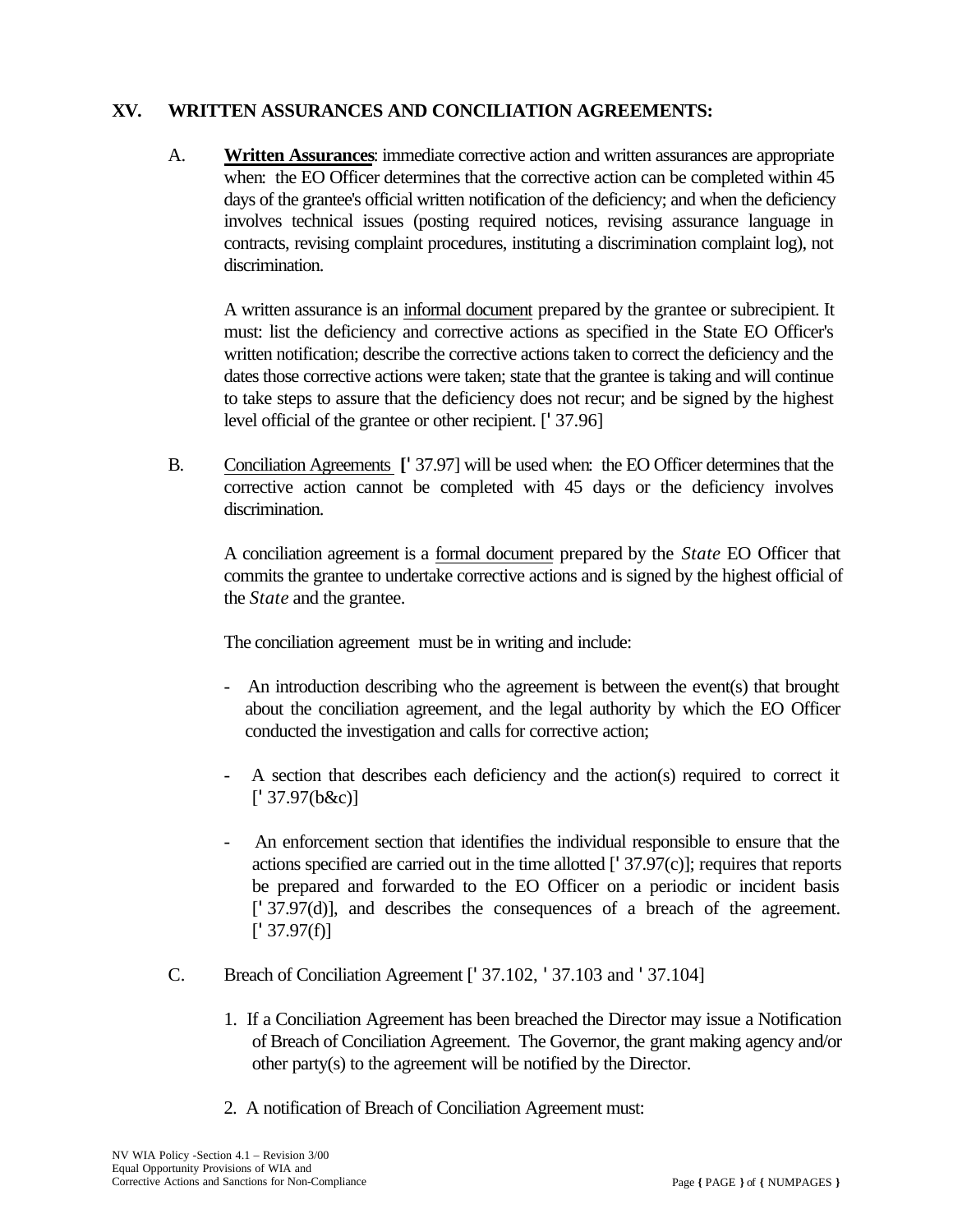- a. Specify any efforts made to achieve voluntary compliance, and indicate that those efforts have been unsuccessful;
- b. Identify the specific provisions of the Conciliation Agreement violated;
- c. Determine liability for the violation and the extent of the liability;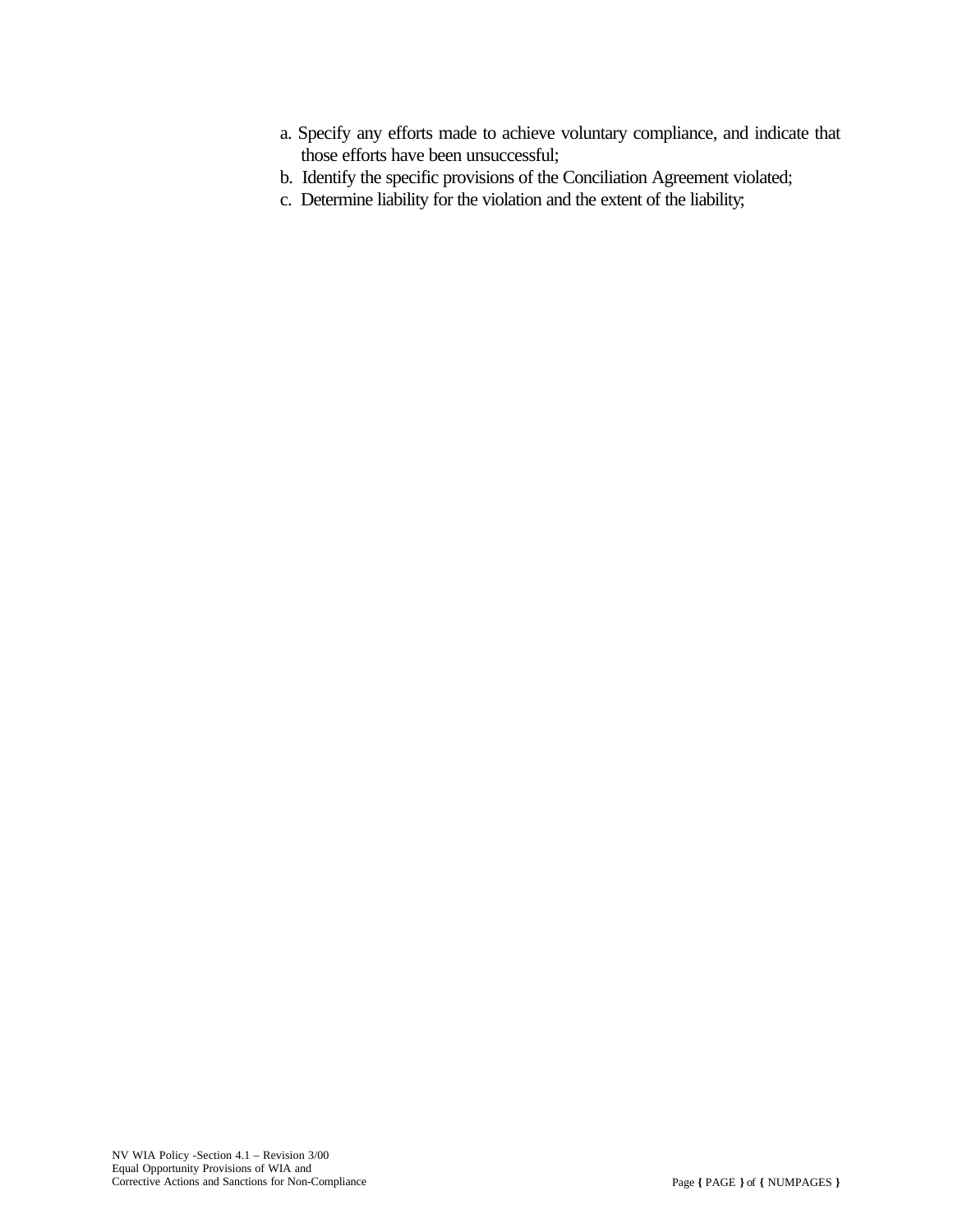- d. Indicate that failure of the violating party to come into compliance within 10 days of the receipt of the Notification of Breach of Conciliation Agreement, may result, after opportunity for a hearing, in the termination or denial of the grant or discontinuation of assistance, as appropriate, or in referral to the Department of Justice with a request from the Department to file suit;
- e. Advise the violating party of the right to request a hearing, and reference the applicable procedures in Section 37.111; and
- f. Include a determination as to the Governors liability, if any, in accordance with the provisions of Section '37.52.

#### SPECIAL NOTES:

- 1. A grantee that prefers to complete all corrective actions within the 45-day time limit rather than sign a conciliation agreement may do so provided that the deficiency does not involve discrimination and that the grantee submits a written assurance that the deficiency has been corrected.
- 2. Corrective actions involving discrimination are designed to correct discriminatory situations and are situation specific. They will address: corrective, curative or preventive requirements designed to prevent recurrence of the discrimination; placement of individuals who were victims of discrimination into programs or positions immediately; back pay due an individual who was discriminated against.
- 3. Corrective actions will always be tailored specifically to the deficiency, designed to correct the problem completely and include a timetable, not to exceed 45-days, for completing the action.

## **XVI. INITIAL DETERMINATION:**

- A. Upon completion of the investigation of a discrimination complaint through either the formal or informal process, the hearing officer will issue a report to the grantee's EO officer. The grantee's EO officer will prepare a Proposed Initial Determination for the *State* EO officer to review.
- B. The Proposed Initial Determination will include specific findings of the investigation, the proposed corrective or remedial action and the time by which the corrective or remedial action must be completed; and whether it will be necessary to engage in voluntary compliance negotiations. The *State* EO Officer will review the Proposed Initial Determination and issue the Initial Determination to the respondent and the complainant.
- C. Where a no cause determination is made, the complainant and the respondent will be notified in writing. No further action is required of the *State* or the grantee unless the complainant files with the CRC within the 30-day time frame and the CRC requests additional information or finds in favor of the complainant.